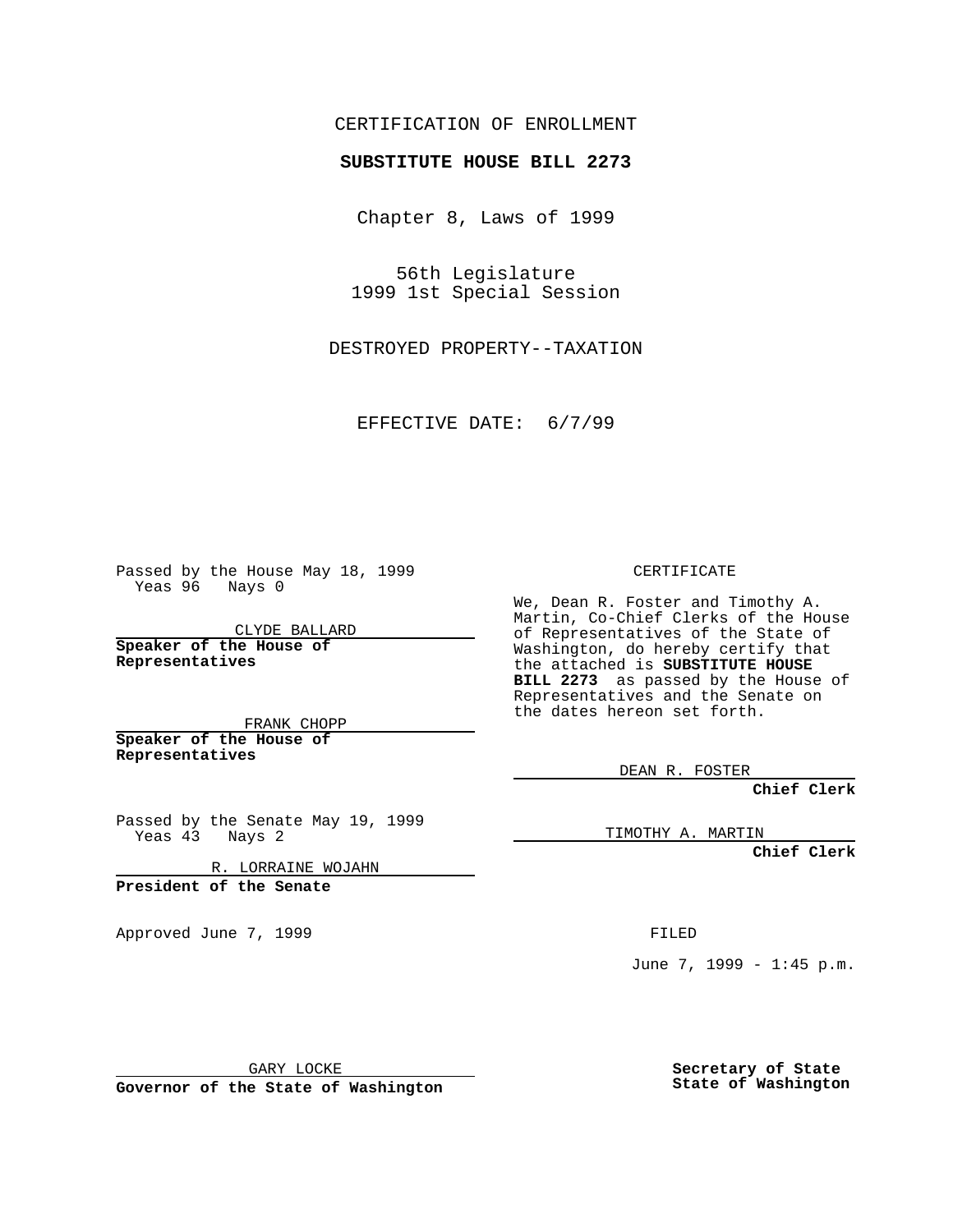## **SUBSTITUTE HOUSE BILL 2273** \_\_\_\_\_\_\_\_\_\_\_\_\_\_\_\_\_\_\_\_\_\_\_\_\_\_\_\_\_\_\_\_\_\_\_\_\_\_\_\_\_\_\_\_\_\_\_

Passed Legislature - 1999 1 Special Session

## **State of Washington 56th Legislature 1999 Regular Session**

**By** House Committee on Finance (originally sponsored by Representatives Haigh, Romero, Alexander, Hatfield, DeBolt, Eickmeyer, Wolfe, Rockefeller, Lovick, Lantz and Thomas)

Read first time 04/05/1999. Referred to Committee on .

1 AN ACT Relating to taxation of destroyed property; amending RCW 2 84.70.010; reenacting and amending RCW 84.69.020; and declaring an 3 emergency.

4 BE IT ENACTED BY THE LEGISLATURE OF THE STATE OF WASHINGTON:

5 **Sec. 1.** RCW 84.70.010 and 1997 c 3 s 126 (Referendum Bill No. 47) 6 are each amended to read as follows:

 (1) If, on or before December 31 in any calendar year, any real or personal property placed upon the assessment roll of that year is destroyed in whole or in part, or is in an area that has been declared a disaster area by the governor and has been reduced in value by more than twenty percent as a result of a natural disaster, the assessed 12 value of such property shall be reduced for that assessment year by an 13 amount determined ((as follows:

14 (a) First take)) by taking the assessed value of such taxable property before destruction or reduction in value and deduct therefrom the true and fair value of the remaining property after destruction or reduction in value.

18  $((\{b\}))(2)$  Taxes levied for collection in the year in which the 19 assessed value has been reduced under subsection (1) of this section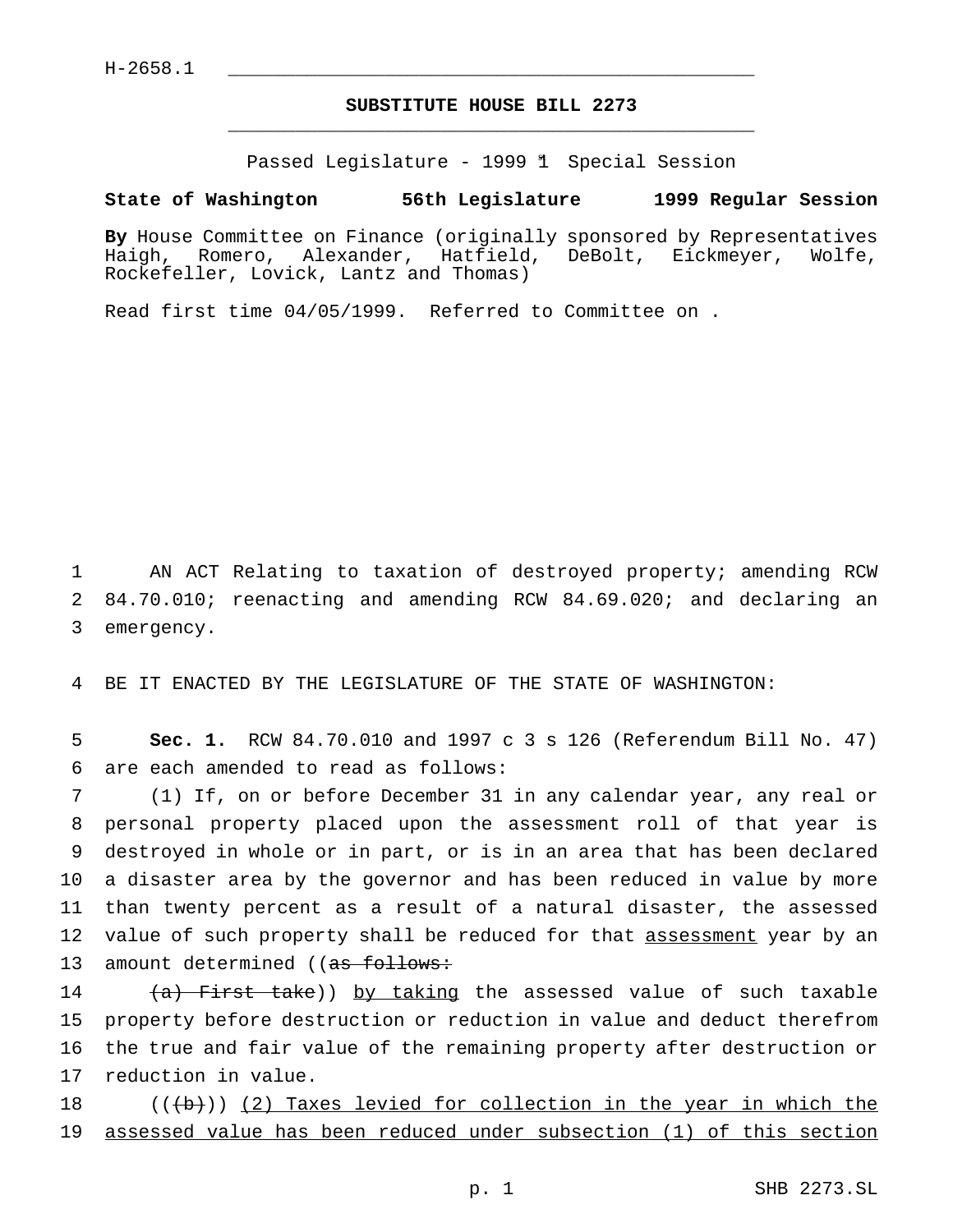shall be abated in whole or in part as provided in this subsection. The amount of taxes to be abated shall be determined by first 3 multiplying the amount deducted from assessed value under subsection 4 (1) of this section by the rate of levy applicable to the property in 5 the tax year. Then divide ((any amount remaining)) the product by the number of days in the year and multiply the quotient by the number of days remaining in the calendar year after the date of the destruction 8 or reduction in value of the property. If taxes abated under this 9 section have been paid, the amount paid shall be refunded under RCW 84.69.020. For taxes levied for collection in 1998 and 1999, this subsection (2) applies to property that is destroyed in whole or in 12 part, or is in an area that has been declared a disaster area by the 13 governor and has been reduced in value by more than twenty percent as 14 a result of a natural disaster. For taxes levied for collection in 2000 through 2004, this subsection (2) applies to property that is destroyed in whole or in part, or is in an area that has been declared 17 a federal disaster area and has been reduced in value by more than twenty percent as a result of a natural disaster. This subsection (2) 19 does not apply to taxes levied for collection in 2005 and thereafter.  $((2))$  (3) No reduction in the assessed value or abatements shall be made more than three years after the date of destruction or

reduction in value.

 $((+3))$   $(4)$  The assessor shall make such reduction on his or her own motion; however, the taxpayer may make application for reduction on forms prepared by the department and provided by the assessor. The assessor shall notify the taxpayer of the amount of reduction.

 $((+4))$   $(5)$  If destroyed property is replaced prior to the valuation dates contained in RCW 36.21.080 and 36.21.090, the total 29 taxable value for that assessment year shall not exceed the value as of the appropriate valuation date in RCW 36.21.080 or 36.21.090, whichever is appropriate.

 (5) The taxpayer may appeal the amount of reduction to the county board of equalization within thirty days of notification or July 1st of the year of reduction, whichever is later. The board shall reconvene, if necessary, to hear the appeal.

 **Sec. 2.** RCW 84.69.020 and 1998 c 306 s 2 and 1997 c 393 s 18 are each reenacted and amended to read as follows: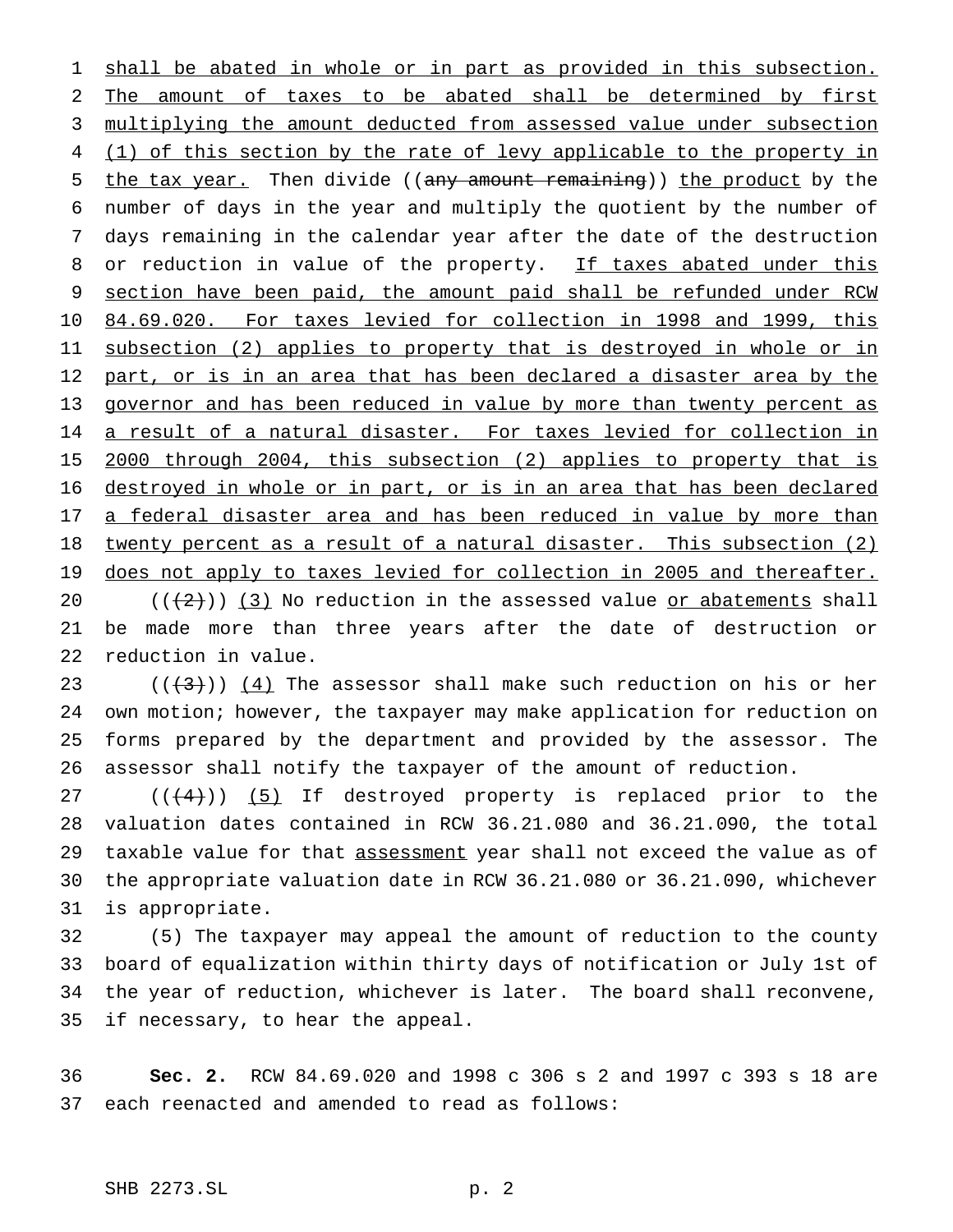On the order of the county treasurer, ad valorem taxes paid before or after delinquency shall be refunded if they were:

(1) Paid more than once;

(2) Paid as a result of manifest error in description;

 (3) Paid as a result of a clerical error in extending the tax rolls;

(4) Paid as a result of other clerical errors in listing property;

 (5) Paid with respect to improvements which did not exist on assessment date;

 (6) Paid under levies or statutes adjudicated to be illegal or unconstitutional;

 (7) Paid as a result of mistake, inadvertence, or lack of knowledge by any person exempted from paying real property taxes or a portion thereof pursuant to RCW 84.36.381 through 84.36.389, as now or hereafter amended;

 (8) Paid as a result of mistake, inadvertence, or lack of knowledge by either a public official or employee or by any person with respect to real property in which the person paying the same has no legal interest;

 (9) Paid on the basis of an assessed valuation which was appealed to the county board of equalization and ordered reduced by the board; (10) Paid on the basis of an assessed valuation which was appealed to the state board of tax appeals and ordered reduced by the board: PROVIDED, That the amount refunded under subsections (9) and (10) of this section shall only be for the difference between the tax paid on the basis of the appealed valuation and the tax payable on the valuation adjusted in accordance with the board's order;

 (11) Paid as a state property tax levied upon property, the assessed value of which has been established by the state board of tax appeals for the year of such levy: PROVIDED, HOWEVER, That the amount refunded shall only be for the difference between the state property tax paid and the amount of state property tax which would, when added to all other property taxes within the one percent limitation of Article VII, section 2 of the state Constitution equal one percent of 35 the assessed value established by the board;

 (12) Paid on the basis of an assessed valuation which was adjudicated to be unlawful or excessive: PROVIDED, That the amount refunded shall be for the difference between the amount of tax which was paid on the basis of the valuation adjudged unlawful or excessive